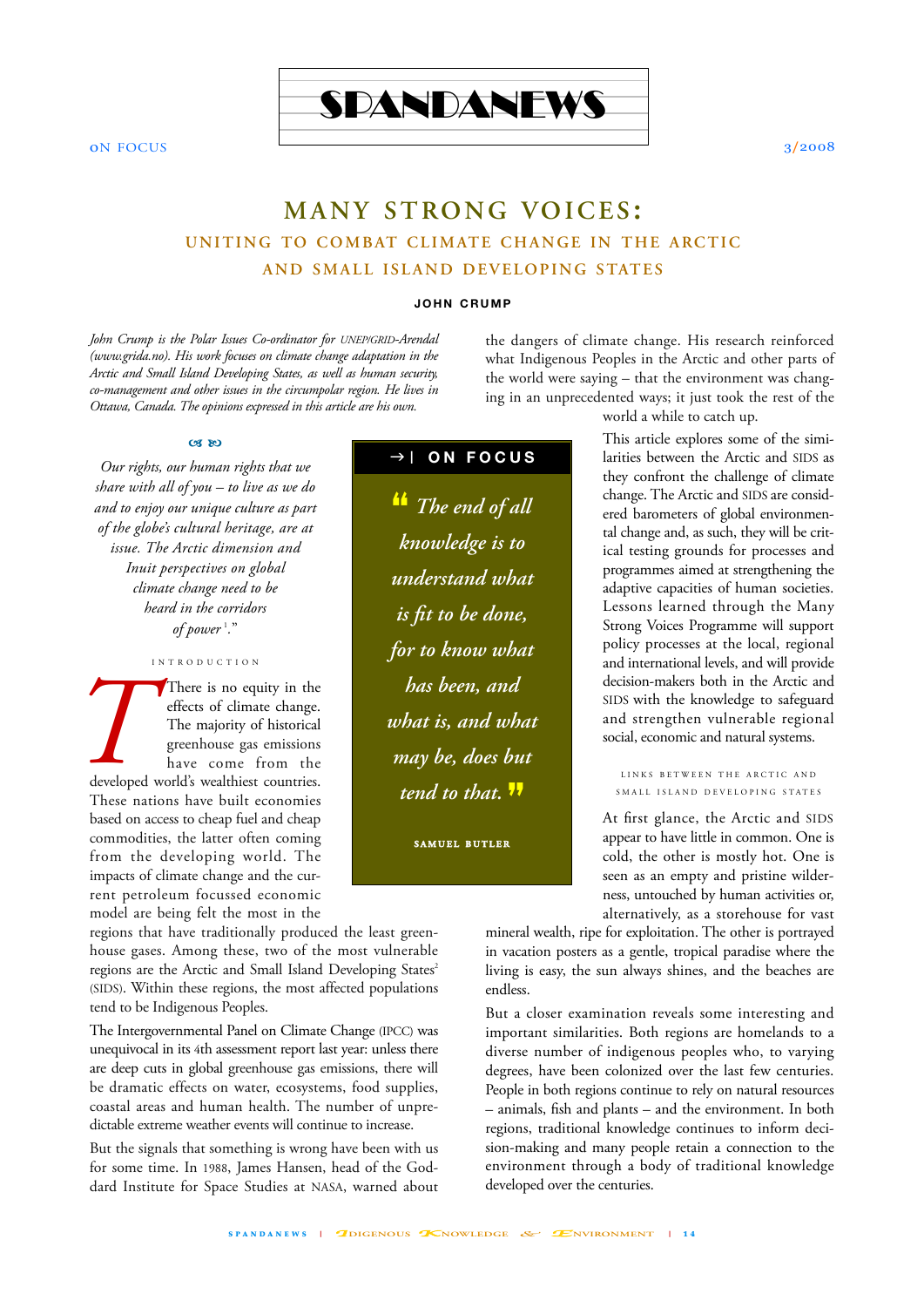Another more unfortunate similarity is that the effects of climate change are perhaps greater and more noticeable in the Arctic and SIDS than in many other places around the globe. The 2005 Arctic Climate Impact Assessment (ACIA) predicted that the Arctic will feel the effects of climate change sooner and more severely than other regions of the earth<sup>3</sup>. It also emphasized the relationship between Arctic climate change, Arctic biophysical processes and global climate. The 2007 Report of the Intergovernmental Panel on Climate Change echoed and amplified the ACIA findings:

"*Arctic human communities are already adapting to climate change, but both external and internal stressors challenge their adaptive capacities. Despite the resilience shown historically by Arctic indigenous communities, some traditional ways of life are being threatened and substantial investments are needed to adapt or re-locate physical structures and communities*<sup>4</sup> *.*"

### The report also identified similar effects on small islands:

"*Small islands, whether located in the tropics or higher latitudes, have characteristics which make them especially vulnerable to the effects of climate change, sea-level rise and extreme events. Sea-level rise is*

"*There used to be more clear, calm days, winters were colder, and low temperatures persisted longer. By the early 1990s, weather changes were quick, unexpected, and difficult to predict. Blizzards, for example, would occur on clear days in the Chesterfield Inlet area, but on days when environmental indicators suggested a blizzard, it would not materialize* <sup>7</sup> *."*

The dilemma of traditional knowledge failing in the light of changing environmental conditions was summed up by Helen Atkinson from the Cree community of Chisasibi, Québec:

"*We cannot make predictions anymore. We don't know if the water is going to freeze or not. We used to know what was going to happen at certain seasons but, with all the changes in the climate and different qualities of water, we can't make those predictions anymore* <sup>8</sup> *.*"

SIDS have always been vulnerable to extreme weather events and other environmental disasters and there is increasing recognition of the threat posed by climate change<sup>9</sup>. Like Arctic residents, people in the South Pacific know that climate change is not a future event but a present reality.

"*The effect of global warming is now being felt in every aspect of the lives of people who live in the Pacific. Reliable statistics now show*

*expected to exacerbate inundation, storm surge, erosion and other coastal hazards, thus threatening vital infrastructure, settlements and facilities that support the livelihood of island communities* <sup>5</sup> *.*"

In the SIDS, the adverse effects of sea level rise and continued climate change seriously threaten sustainable development. Many small islands are already confronting risks from environmental hazards



*that the western Pacific is becoming progressively drier while the eastern Pacific is becoming progressively wetter. Where once we could expect steady rainfall throughout the year, we now receive most of our rainfall in a short period often resulting in floods. These floods, followed by droughts, ruin our food supplies and hurricanes leave us without crops for up to three months. They also cause sedimentation in our lagoons* <sup>10</sup> *.*"

Ben Namakin is in his mid-20s

including coastal flooding, cyclones and storm surges. And on the near horizon is the spectre of populations being forced to abandon their homes for refuge in other countries.

### INDIGENOUS OBSERVATIONS OF CLIMATE CHANGE IN THE ARCTIC AND SMALL ISLAND DEVELOPING STATES

While the scientific consensus on the impacts of climate change on vulnerable<sup>6</sup> regions like the Arctic and SIDS has been building over the last few years, people who live there have long observed environmental changes.

In the Arctic, the nature of these observations are wellillustrated by *Voices from the Bay*, a groundbreaking study which looked at Inuit and Cree experiences in the huge watershed of Canada's Hudson Bay and published by the Canadian Arctic Resources Committee and the Community of Sanikiluaq in 1996. It found that indigenous peoples had been noticing "highly variable" weather in the northwest corner of the bay since the 1940s.

and works for the Conservation Society of Pohnpei in the Federated States of Micronesia. He observes:

"*During my childhood days in Kiribati, we never experienced severe sea flooding. There were storms, but they weren't that bad. As the sea levels continue to rise in Kiribati, several king tides hit the island. Saltwater intrusion affects the quality of water in wells, floods taro patches, gardens, and puts stress on plants/trees which are very important to the life and culture of an I-Kiribati. […] Serious storm surges cause coastal erosion, floods grave yards, and in 2006, led to the collapse of the beautiful Dai Nippon causeway. This incident bore huge costs on the people of Kiribati. They had to build new homes with their own finance, and dig up their deceased relatives from their graves and bury them further inland*<sup>11</sup>."

This kind of local knowledge and observation is important to developing a complete picture of what is happening in vulnerable regions. The ACIA report, sponsored by the Arctic Council, recognized this and was a landmark study in two significant ways: first, it brought together the latest scientific research and analysis and looked at the implications of climate change on a single region of the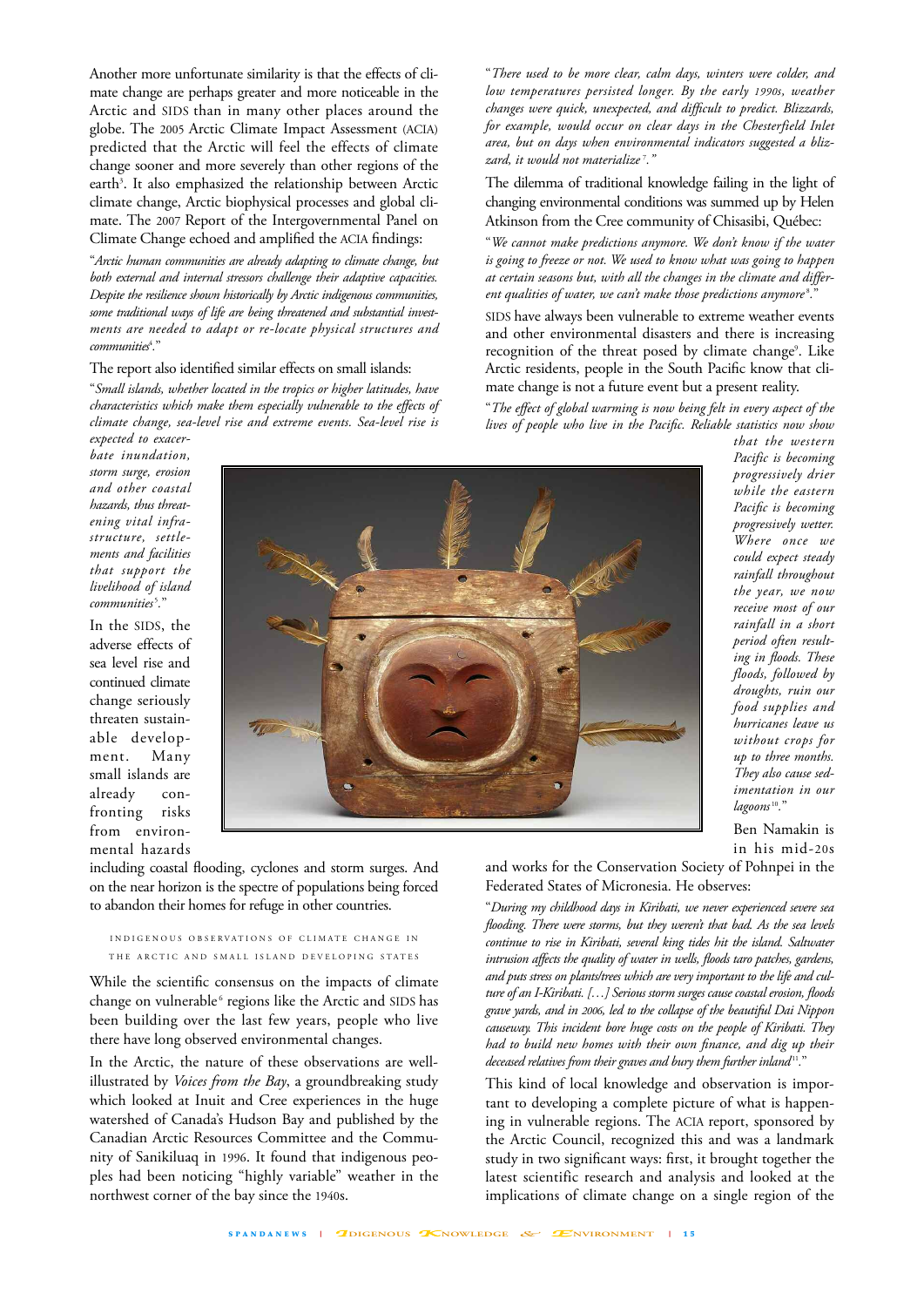Earth. Second, it incorporated the observations and traditional knowledge of the Arctic's indigenous peoples.

Indigenous peoples' observations were systematically integrated into the ACIA, making it the first such study to recognize the value of indigenous knowledge. The report's authors ensured that local voices were heard and local information was incorporated in the final results. From northern Russia to Alaska to the Canadian Arctic, Greenland and Sapmi, where the indigenous Saami have traditionally herded reindeer throughout the northern parts of Norway, Sweden, Finland and the Kola Peninsula in Russia, people were reporting changes that were affecting the very structure of their lives and threatening their economic and cultural survival.

MANY STRONG VOICES – THE ARCTIC AND SMALL ISLAND D EVELOPMENT STATES WORKING TOGETHER

There are voices always heard, and voices seldom heard, in the discussions about climate change. People in vulnerable regions are usually among the latter. "Given the similar levels of impact, peoples of the Arctic are working together with people in the small islands of the South Pacific, Caribbean and elsewhere to cooperate on ensuring that the moral imperative of taking action on climate change is heard<sup>12</sup>."

In 2004, discussions between a number of groups, including representatives of the Inuit Circumpolar Conference, SIDS and UNEP/GRID-Arendal began on the need for a joint effort to raise awareness about the effects of climate change in the world's most vulnerable regions. Although small in number, the people of the Arctic and SIDS had participated vigorously in a number of international negotiating processes, including the United Nations Framework Convention on Climate Change (UNFCCC).

In August 2005, Premier Hans Enoksen of Greenland urged Environment Ministers from twenty-five countries meeting in Ilulissat to "bring vulnerable regions of the globe together so that we may learn from each other and work with each other internationally"13. Premier Enoksen went on to say that "the Arctic, the Small Island Developing States, low lying states, and sub-Sahara states in Africa need to help each other"14.

These discussions and concerns led to the development of the Many Strong Voices (MSV) programme<sup>15</sup>. With seed money from the Government of Canada and support from the government of Norway, the Walter and Duncan Gordon Foundation in Canada, the UN Foundation, the US National Science Foundation, and The Christensen

Fund, the MSV programme focuses on the similar concerns and needs of the Arctic and SIDS.

Many Strong Voices is a consortium of indigenous peoples' organizations, researchers, policy-makers and community organizations<sup>16</sup>. Over the next five years it will:

✔ Carry out comparative climate change vulnerability and adaptation research in the SIDS;

✔ Exchange knowledge to help develop regionally-appropriate climate change adaptation strategies;

✔ Produce communications, outreach and education tools that will raise the profile of the regions, highlight concerns and enable communities to outline their own solutions; and

✔ Combine regional research, the design of adaptation strategies, and communications efforts to increase the visi-

bility of these regions, enhance their influence over global dialogues on reducing greenhouse gas emissions, and facilitate the articulation of their adaptation needs.

An important, though not the only, focus of attention is on negotiations leading to a post-2012 climate change accord to replace the Kyoto Protocol. Participants in MSV are working together to ensure that their voices are heard in discussions on emissions reduction and adaptation in the process outlined in the Bali Action Plan<sup>17</sup>, which was negotiated at the December 2007 UNFCCC Conference of the Parties.

The Bali Action Plan calls for "long-term cooperative action, now, up to and beyond 2012" in order to reduce greenhouse gas emissions and assist the most vulnerable regions to adapt to climate change effects already being felt. For the participants in the MSV Programme, the way ahead calls for concrete actions which, in turn, are grounded in

the latest scientific research. At the global level, MSV participants are calling on the developed nations to:

✔ Reach a global agreement that keeps temperature increases as far below two degrees Celsius as possible by ensuring large cuts in greenhouse gas emissions.

✔ Learn from the experiences of indigenous peoples and islanders with regard to adaptation and assist these communities to build upon their traditional knowledge in this area.

✔ Appreciate that there are limitations to their capacity to adapt in the context of runaway climate change. The world's richest countries must help the vulnerable to adapt to climate change by providing adequate financial and technical assistance. For the SIDS and other particularly vulnerable developing countries, this means living up to